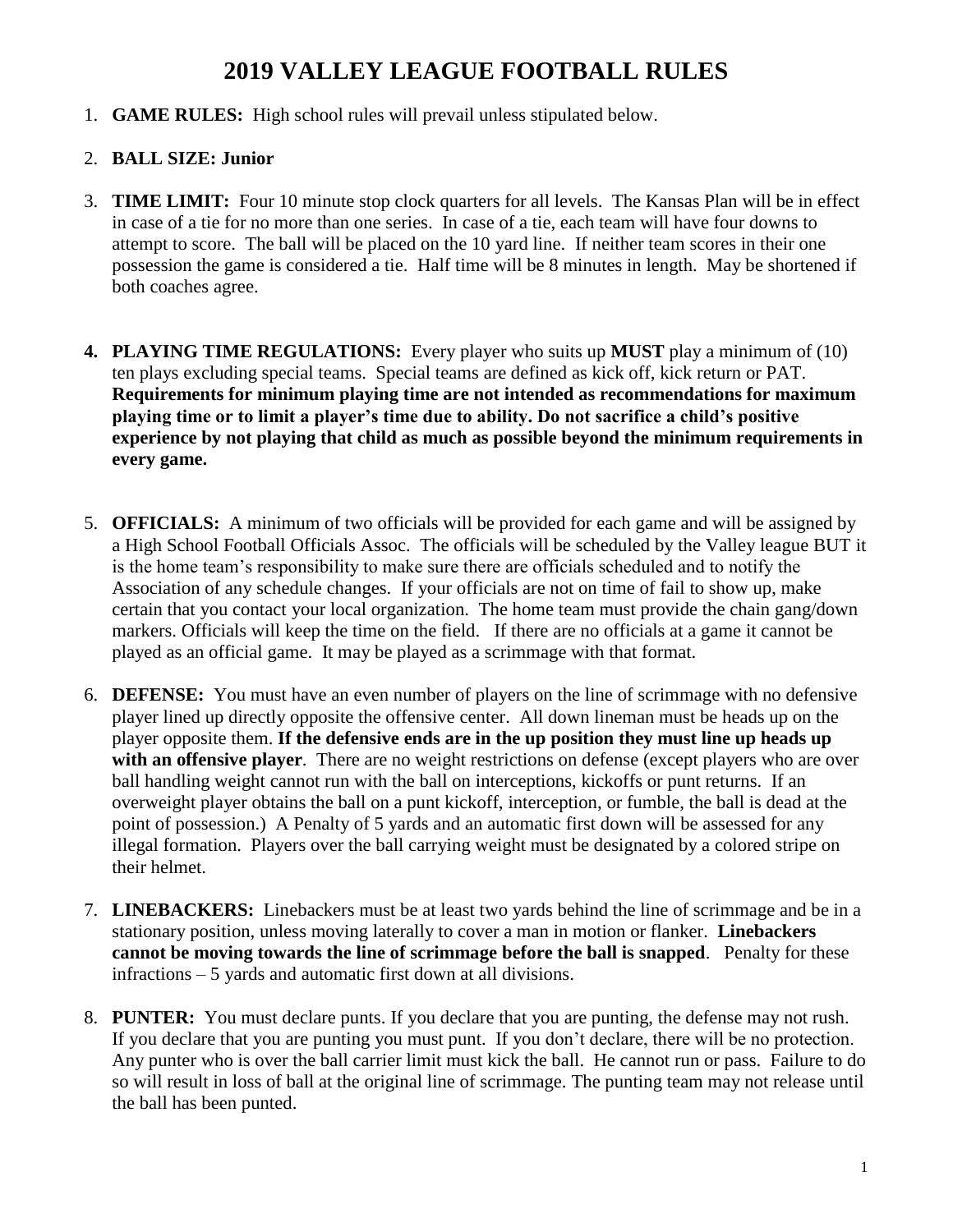- 9. **MOUTH GUARD:** Mouth protection devices are mandatory. There will be a five yard penalty for violations.
- 10. **PROFANITY:** Coaches, players and/or fans may be ejected from the game or field for the use of profanity. Coaches are responsible for the actions of their fans.

### 11. **MERCY RULE:**

- Once the point spread is 17 or more, after each touchdown or field goal, the team that is trailing will get possession at their own 25 yard line again off until the score is less than 17 points
- If the point spread becomes 30 points or more the time will convert from a stop clock to a running clock for the remainder of the game.
- If the point spread becomes 45 points or more the game will be ended.
- If a team wins a game by 45 points or more the head coach for the winning team is required to write a letter to the opposing team's organization explaining the score difference. This letter must be received by the winning team's host organization within 72 hours of the game. Penalty for failure to write the letter and submit it within 72 hours will be a one game suspension to be served by the head coach at their teams next scheduled game.

# 12. **WEIGHT LIMITS:** For ball carriers:

 $5/6<sup>th</sup>$  grade: 125 lbs.

If a player is suspected to be over the weight limit the coach should bring it to the attention of the officials at the game and then report it to the director for the organization where the game was played. The player will then be weighed prior to their team's next scheduled game and the findings reported to the league. There will be a 5 (five) pound weight variance allowed from the original weight listed on weigh-in/gear issue day.

**Penalty for using an overweight player to carry the ball will be an unsportsmanlike conduct penalty and a one game suspension at the next scheduled game, of the player.** Blatant disregard for the weight limit will result in a forfeit of the game and a one game suspension, at the next scheduled game, for the head coach.

**13. WEIGH-INS:** Official weigh-ins will be conducted for all players at the time their equipment is issued. The weight established at this time will be the official weight for the season. Organization directors are required to provide complete "official" rosters with Team Name, Team Color, player's names, numbers and weights to [pyac@peak.org](mailto:pyac@peak.org) no later than the Thursday prior to the football Jamboree. **All players over the ball carrying weight must be identified by a colored stripe running over the center of their helmet. Reminder: With the exception of the tight end and the kicker, no player over the weight limit may line up in a position to receive the ball (i.e. The full back position). A tight end over ball carrying weight may not handle the ball.**

# 14. **POINT AFTER TOUCHDOWN:**

Running or a pass: 1 point Kicking: 2 points

The defense cannot rush on any kick attempt, field goal or PAT. The ball must be held, not placed on a kicking T for the two points after touchdown plays. A legal kicking pad may be used. If there is a turn over during the PAT attempt the ball is dead with no advancement allowed by either team.

15. **SCORE KEEPING:** The home team shall designate a coach or parent to keep official track of the score for each game. They must also provide a chain gang.